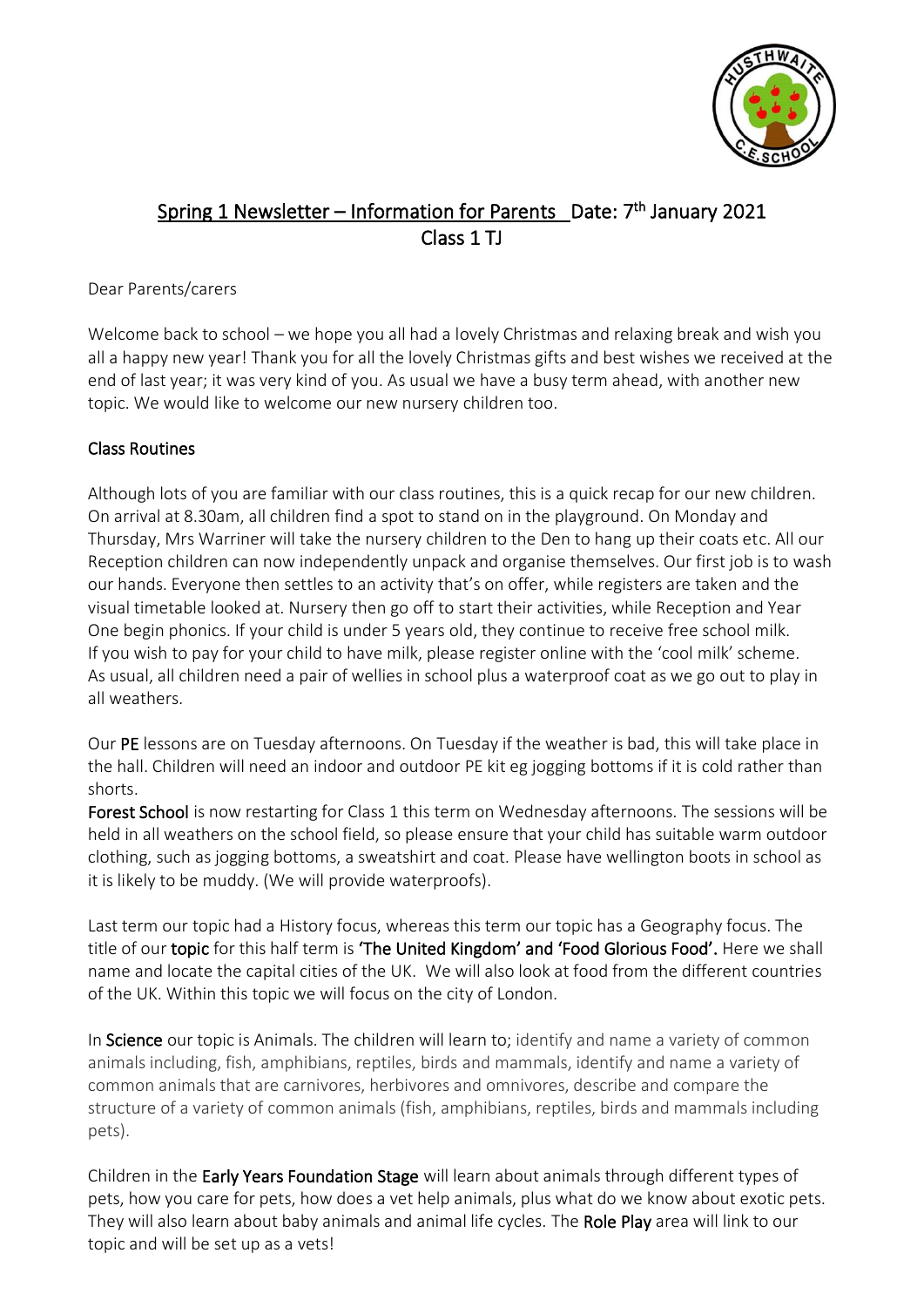In **English** we are continuing to focus on phonics. The Year 1 children are now starting phase 5 of letters and sounds. Phase 5 sees the introduction of the alternative ways of writing (graphemes) the sounds already learnt. For example, the sound ee can be written as ea as in meat, ie as in thief and with a letter in the middle as in theme. The children will be learning how to correctly form and punctuate sentences within these sessions. They will learn to read and write words with contractions, and understand that the apostrophe represents the omitted letter(s), as well as recapping on ing, est, er and ed endings.

They will be given a phonics book to practice these sounds at home as they need to be applying them in their writing when spelling tricky words. In addition, this term, the children will focus on story telling. They will be looking at the structure of stories and thinking about adjectives to describe the different characters. The children will then plan and write their own stories. Our texts linked to our topic will include; Katie in London, The Queen's Hat, as well as non-fiction texts.

Children in the EYFS will continue to work on Phase 2 and Phase 3 phonics from Letters and Sounds. Communication, Language and Literacy is one of three prime areas in the EYFS curriculum, which includes listening and attention, understanding and speaking, so this has a main focus. Our class texts for reception children includes the above, but also The Naughty Bus, and Charlie and Lola go to London. Nursery children will work on Phase 1 of Letters and Sounds, which includes listening walks, action songs, learning rhymes and playing phonics games. Reception children will focus on blending and segmenting sounds learnt so far and making 3 and 4 letter words. In writing, we are teaching children to start all their letters on the line as we use the cursive style at Husthwaite school. Nursery children need to build their finger strength and so will have lots of opportunities for mark making using fat pens, big brushes etc, as well as fun with playdough and tweezer activities.

In Maths EYFS children will continue with lots of counting and number recognition to 20 as well as putting the numbers in order. They will also explore one more than and one less than a given number. This is all done in a practical way using lots of opportunities from the environment, promoting the language and vocabulary associated with different number concepts. Shape, space and measure is also investigated. Year One children's main content this half term will be addition and subtraction to and from 20. This includes adding by making 10, subtraction by not crossing 10, then subtraction crossing 10 by counting back. Also, they will compare number sentences using < and >, then look at place value work to 50.

In RE the Year 1 children are learning – Salvation – Why does Easter matter to Christians? This unit is for the whole of the Spring Term. Among other things, part of this unit is to recognise that Incarnation and Salvation are part of a 'big story' of the Bible. Children will also tell stories of Holy Week and Easter from the Bible and recognise a link with the idea of Salvation (Jesus rescuing people).

EYFS children will learn about the main points of the Easter story. They will also explore what our senses tell us about springtime, how spring differs from the other seasons, including the idea of new life. What signs tell us that Easter is approaching?

PSHE – this includes children learning about belonging to a community, media literacy and digital resilience, money and work .

#### **Homework**

#### Reception/Nursery

We are using Evidence Me to capture children's learning and are getting much better at using this new App! Our next step is to set up Evidence Me for parents so that you can contribute to any learning your child does at home. Observations will now be sent out to parents at regular intervals.